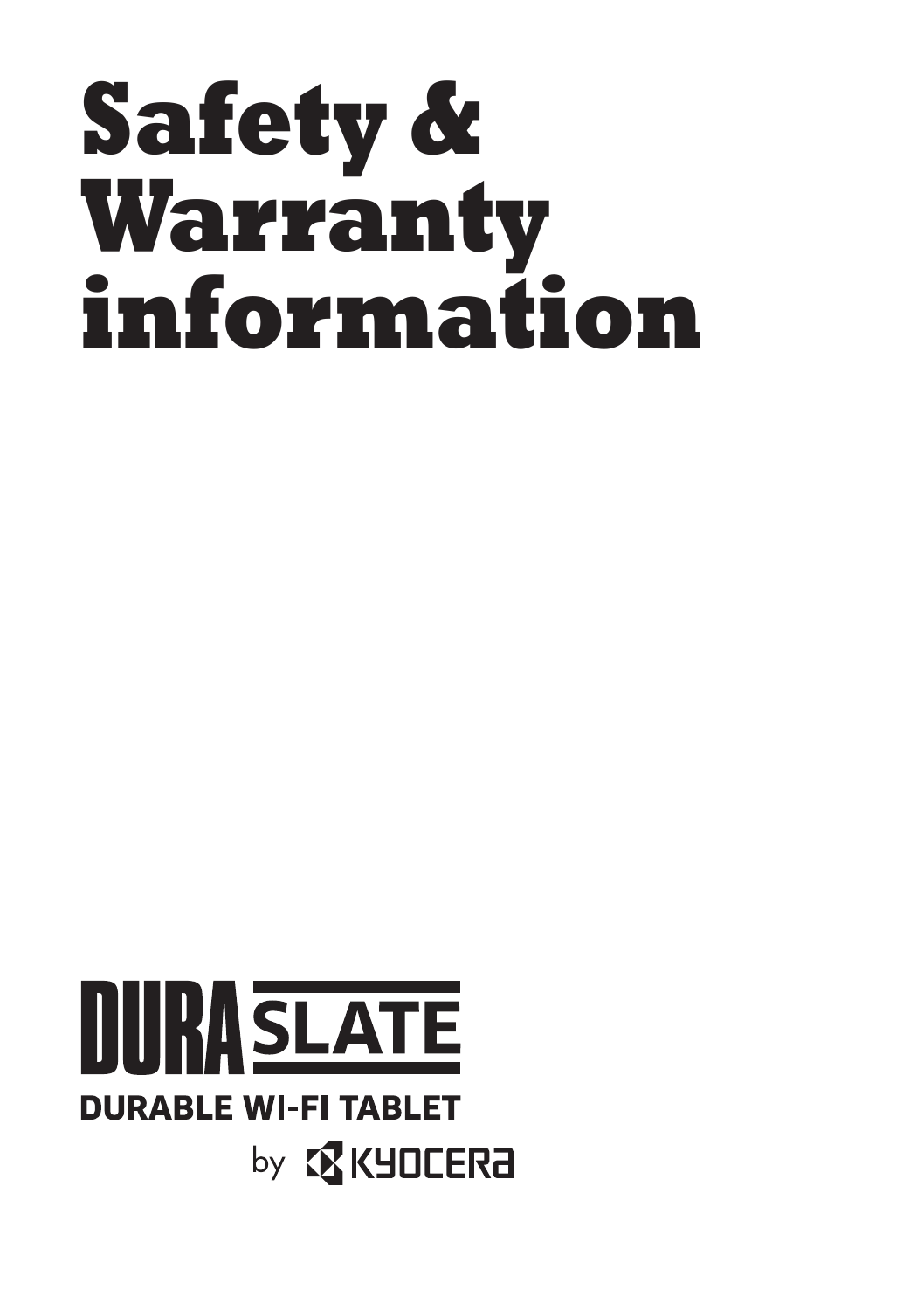## **Important Safety Information**

This section contains important operational and safety information that will help you safely use your tablet. Failure to read and follow the information provided in this section may result in serious bodily injury, death, or property damage.

## General Precautions

There are several simple guidelines to operating your tablet properly and maintaining safe, satisfactory service.

- Do not expose your tablet to direct sunlight for extended periods of time (such as on the dashboard of a car).
- Although your tablet is quite sturdy, it is a complex piece of equipment and can be broken. Avoid dropping, hitting, bending, or sitting on it.
- Any changes or modifications to your tablet not expressly approved in this document could void your warranty for this equipment and void your authority to operate this equipment.
- Note: For the best care of your tablet, only Kyocera-authorized personnel should service your tablet and accessories. Failure to do so may be dangerous and void your warranty.

### Maintaining Safe Use of and Access to Your Tablet

#### Using Your Tablet While Driving

Operation while driving is dangerous. Laws vary as to specific restrictions. Remember that safety always comes first.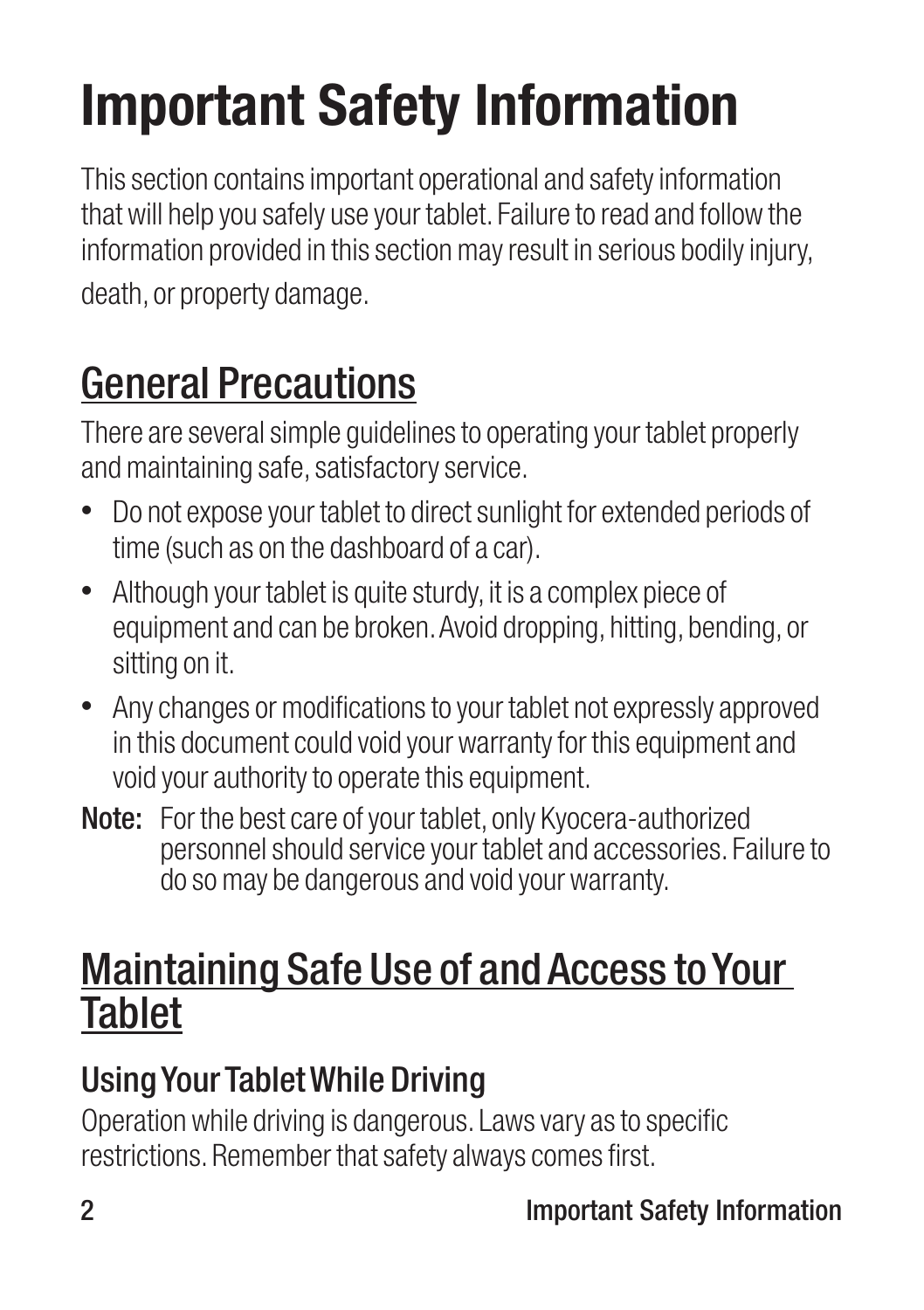#### Following Safety Guidelines

To operate your tablet safely and efficiently, always follow any special regulations in a given area. Turn your tablet off in areas where use is forbidden or when it may cause interference or danger.

#### Medical Devices

If you have a medical device, including an implantable medical device such as a pacemaker or defibrillator, consult your healthcare provider and the device manufacturer's directions before using this tablet.

Persons with implantable medical devices:

- Should always keep your tablet more than six (6) inches from the implantable medical device when the tablet is turned ON.
- Should turn OFF the tablet immediately if you have any reason to suspect that interference is taking place.

#### Using Your Tablet Near Other Electronic Devices

Most modern electronic equipment is shielded from radio frequency (RF) signals. However, RF signals from tablets may affect inadequately shielded electronic equipment.

RF signals may affect improperly installed or inadequately shielded electronic operating systems or entertainment systems in motor vehicles. Check with the manufacturer or their representative to determine if the equipment is adequately shielded from external RF signals.

Consult the manufacturer of any personal medical devices, such as pacemakers, defibrillator, and hearing aids, to determine if they are adequately shielded from external RF signals.

Note: When using the tablet in and near healthcare facilities, always determine the facility's policy concerning wireless device usage and request permission before using the tablet near medical equipment.

#### **Important Safety Information** 3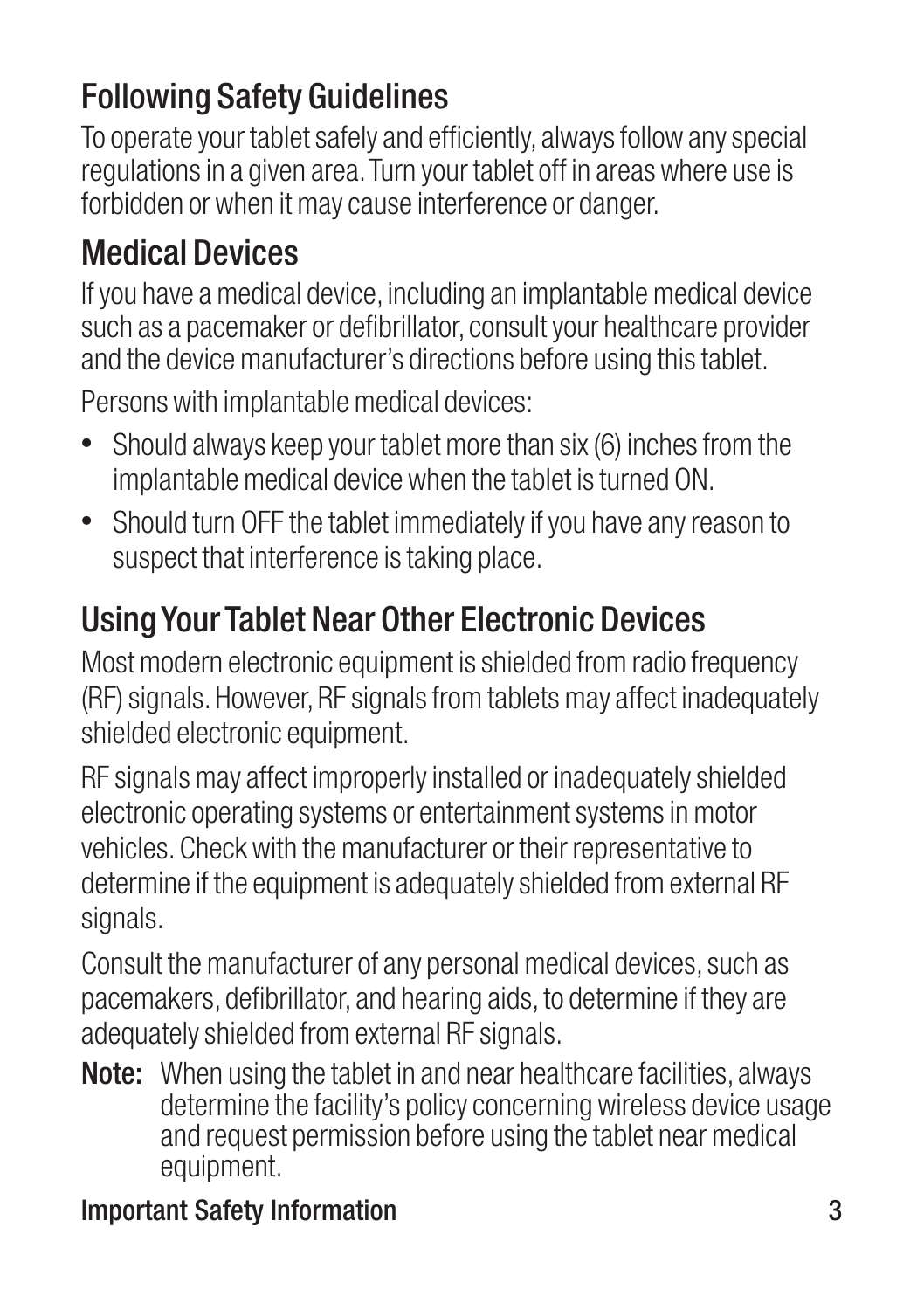#### Using Your Tablet On Airplanes

On airplanes, follow applicable airline regulations and always follow the flight crew's instructions concerning the use of your tablet.

#### Turning Off Your Tablet in Dangerous Areas

To avoid interfering with blasting operations, turn your tablet off when in a blasting area or in other areas with signs indicating two-way radios should be turned off.

Turn your tablet off when you're in any area that has a potentially explosive atmosphere. Although it's rare, connecting or disconnecting accessories to your tablet could generate sparks. Sparks can cause an explosion or fire, resulting in bodily injury or even death. These areas are often, but not always, clearly marked. They include:

- Fueling areas such as gas stations
- Below deck on boats
- Fuel or chemical transfer or storage facilities
- Areas where the air contains chemicals or particles such as grain, dust, or metal powders
- Any other area with a potentially explosive atmosphere where you would normally be advised to turn off your vehicle's engine
- Note: Never transport or store flammable gas, flammable liquids, or explosives in the compartment of your vehicle that contains your tablet or accessories.

#### Safe Battery Use

Caution: Damage to the battery in this tablet presents a risk of fire or chemical burn. Do not crush, smash, or puncture the tablet. Do not expose to temperatures above 60° C/140° F or incinerate.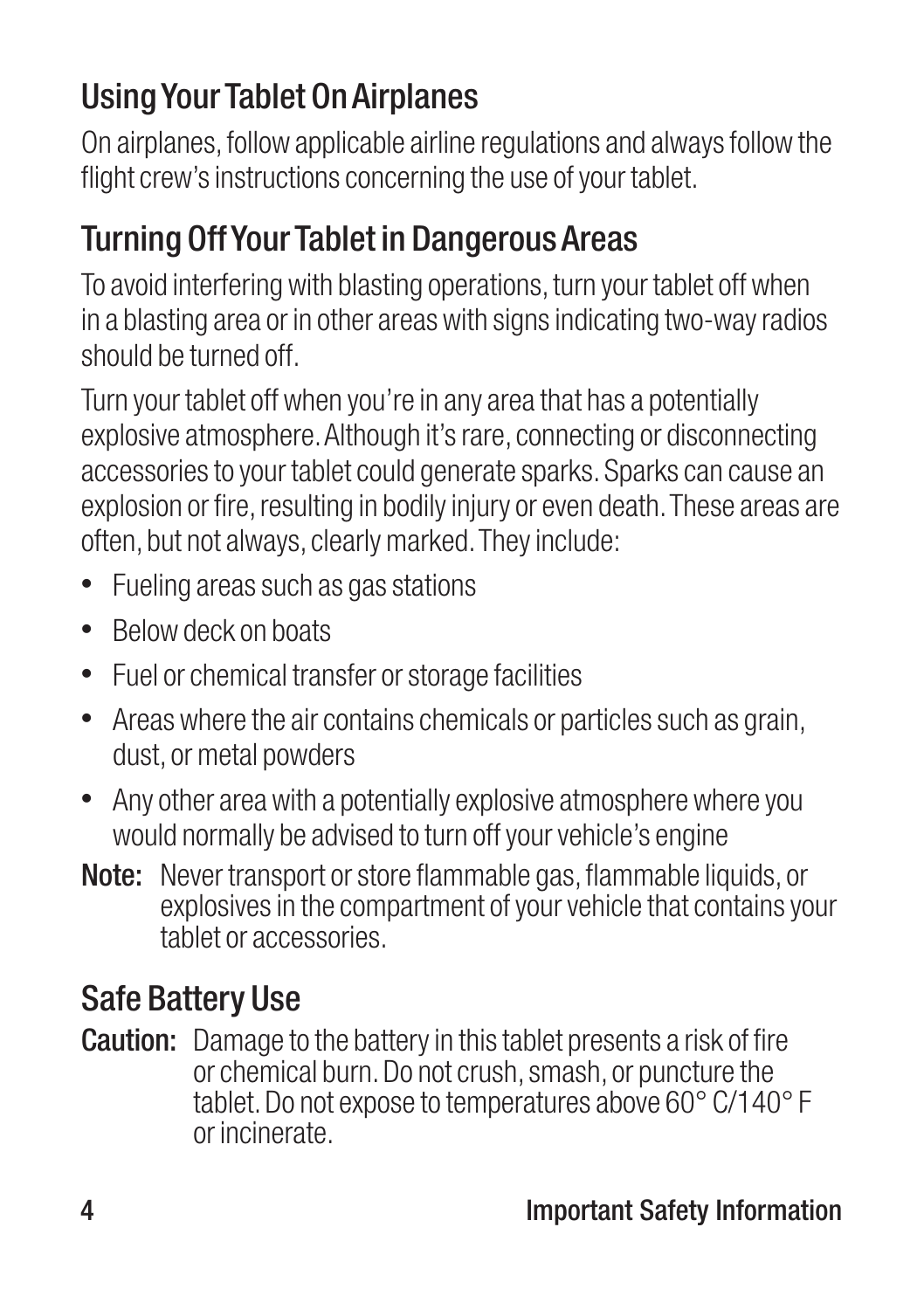#### Restricting Children's Access to Your Tablet

Your tablet is not a toy. Do not allow children to use the tablet without adult supervision.

### **Waterproof Capability**

Your tablet is waterproof and meets IPX5 and IPX8 standards. Exposing your tablet to water outside these limits or not following the precautions can result in water damage.

To ensure that your tablet maintains waterproof capability, the following precautions must be observed.

- Do not use the product underwater.
- Make sure the microSD card tray cover is properly seated, with no foreign objects obstructing the seals.
- Never open/close the microSD card tray when your hands or the product is/are wet.
- Do not let the product become submerged in or be exposed to liquids other than water.
- Do not expose your tablet to water heated in excess of 104° F (40° C).
- Do not use the USB port for data transmission, charging, etc. until the tablet is completely dry.
- Do not connect the DC plug to the DC In for charging until the tablet is completely dry.
- Do not plug an accessory into Headset In until the tablet is completely dry.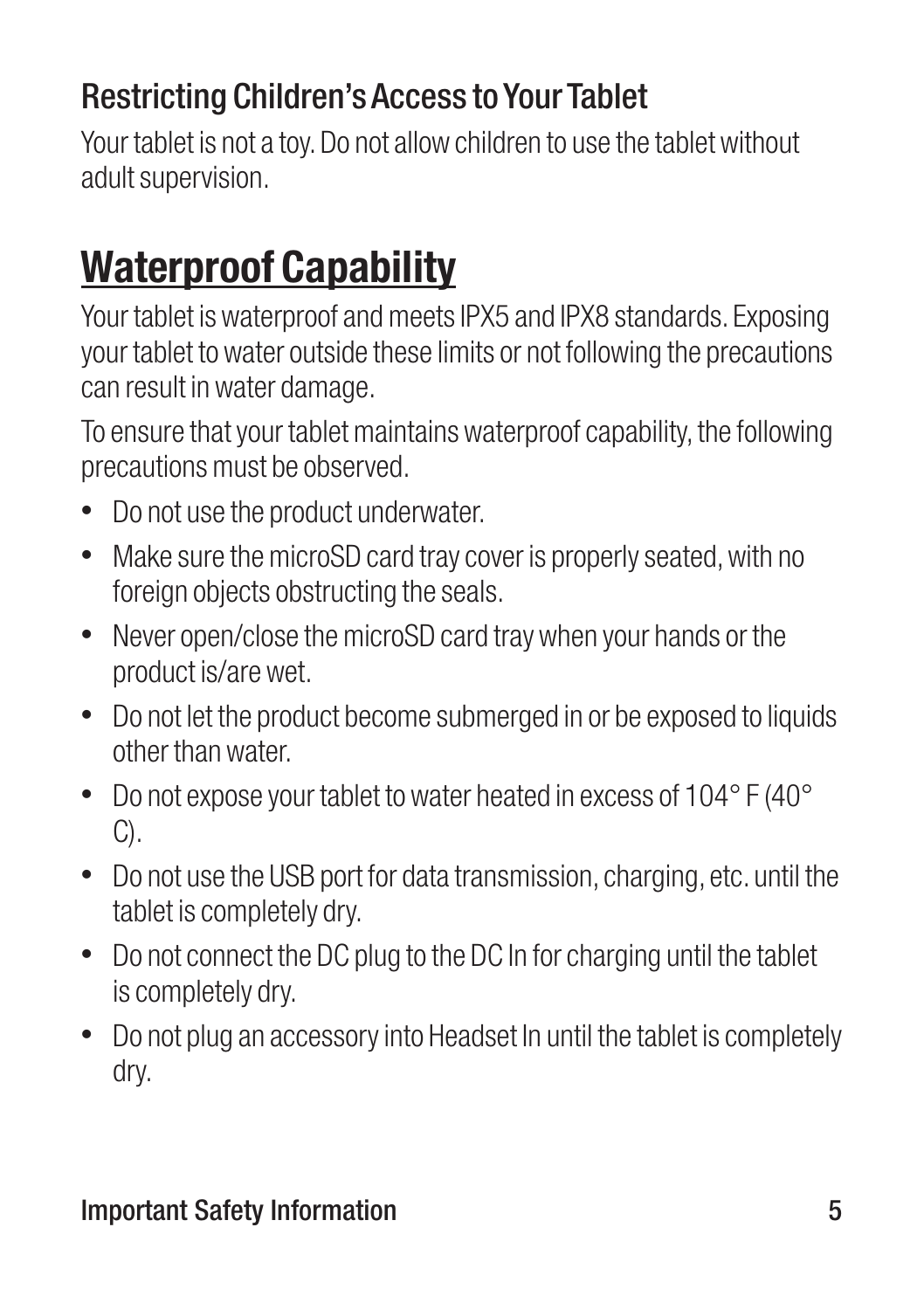#### If your tablet gets wet:

After becoming wet, drain water and wipe the product with a dry, clean cloth.

Water in the tablet's open microphone and speaker ports may affect outbound audio quality and speaker performance. These are temporary conditions and will subside once the tablet is dry.

- Do not open the microSD card tray cover as this may allow water to get inside the sealed portion of the tablet.
- Dry your tablet with a clean cloth before charging.

## **Caring for the Battery**

#### Note: The battery cannot be removed from the tablet. For replacing or disposing the battery, contact a KYOCERA authorized service center.

Your tablet contains a lithium ion (Li-Ion) battery. The quidelines listed below help you get the most out of your battery's performance.

#### Charging

- If your tablet is wet, dry it with a clean cloth before charging.
- Do not touch the AC adapter, the charging cable, the USB port, or the DC In with wet hands. Doing so may cause electric shock, injury, or product failure.
- Do not charge your tablet in a wet or damp place, such as in a bathroom or near a kitchen sink.
- Do not charge your tablet in direct sun light.
- Only charge the battery using the AC Adapter provided with your tablet. Use of any other device or cable may present a risk of fire, explosion, leakage, or other hazard.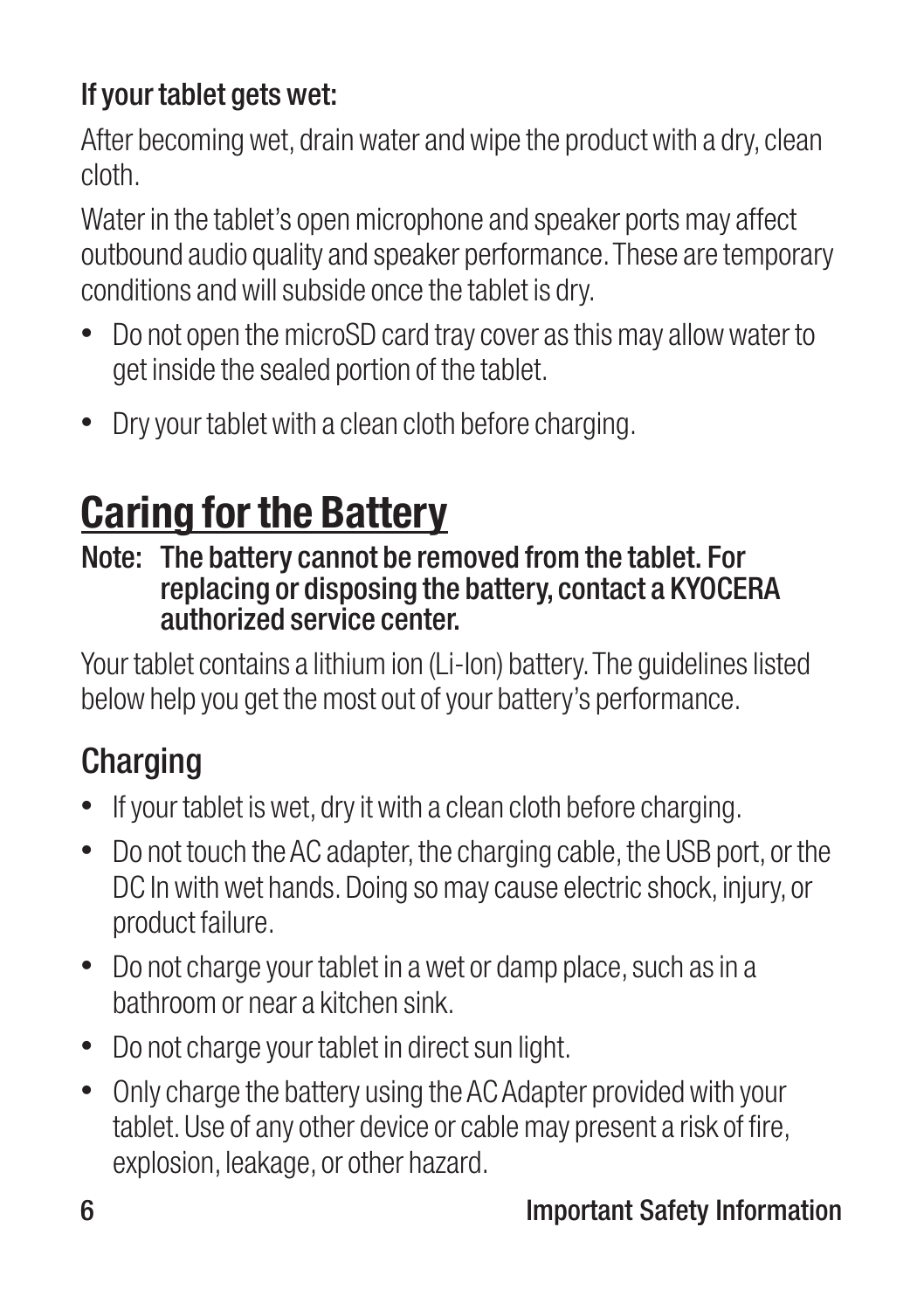- In order to avoid damage, charge the battery only in temperatures that range from 37° F to 113° F (3° C to 45° C).
- Only use the AC adapter indoors in a dry environment and avoid direct sunlight.
- The battery may need recharging if it has not been used for a long period of time.
- It's best to replace the battery when it no longer provides acceptable performance. It can be recharged hundreds of times before it needs replacing. The battery cannot be removed from the tablet. Contact a KYOCERA authorized service center for replacing the battery.

#### Common Causes of Battery Drain

To make your battery last longer, adjust applicable settings and avoid high-drain activities including:

- Playing games or using the Web
- Keeping backlighting on
- Wi-Fi is turned on when Wi-Fi is not being used
- Using data cables or accessories
- High volume settings
- Repeating sound, vibration, or lighted alerts

#### Storing

Don't store the tablet in high temperature areas for long periods of time. It's best to follow these storage rules:

- **.** Less than one month: -4° F to 140° F (-20° C to 60° C)
- More than one month: -4° F to 113° F (-20° C to 45° C)

#### **Important Safety Information** 7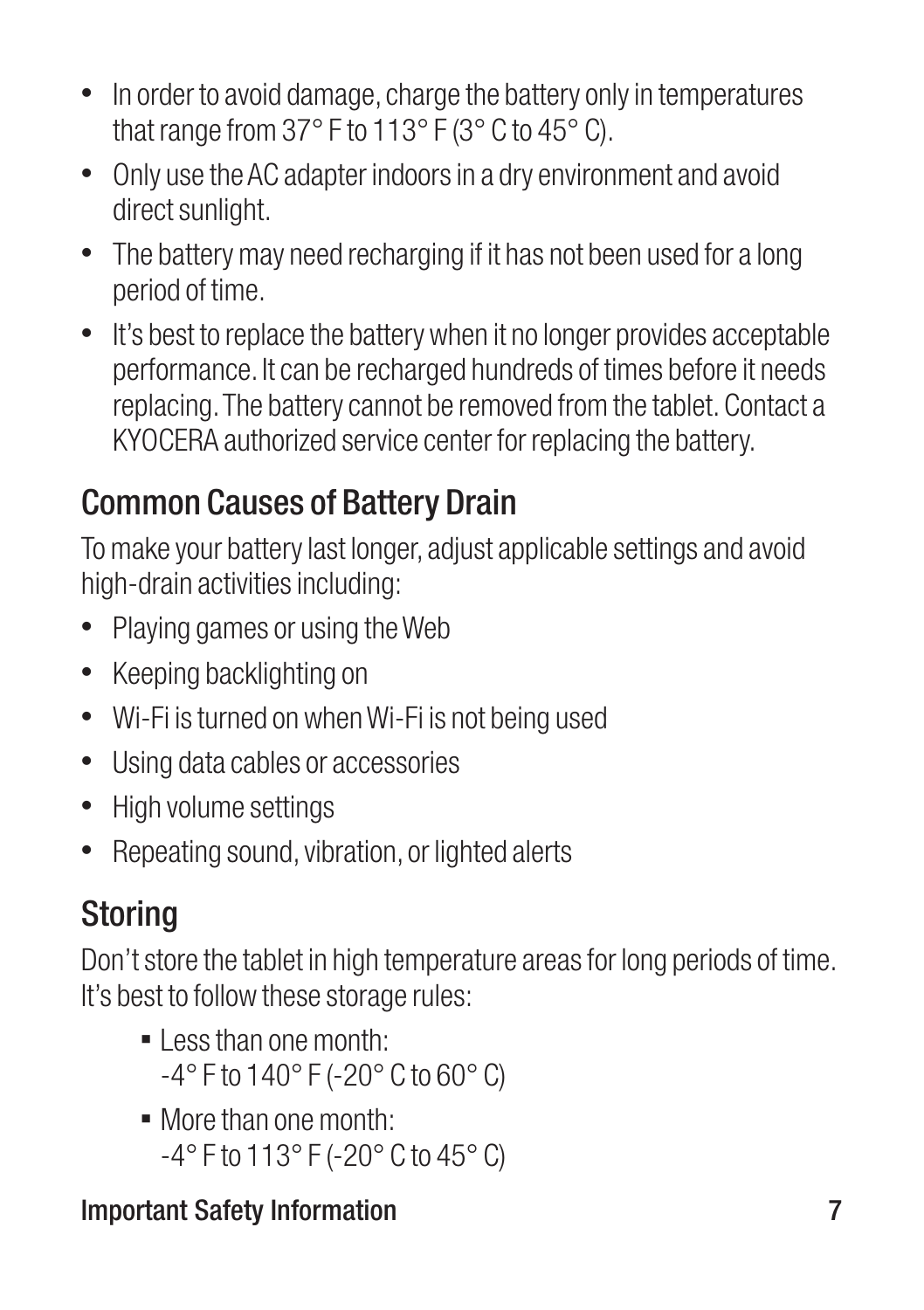#### Disposal of Lithium Ion (Li-ion) Battery Installed in Your Tablet

The battery cannot be removed from the tablet. For safe disposal options of your Li-ion battery, contact your nearest KYOCERA authorized service center.

## **Radio Frequency (RF) Energy**

#### Knowing Radio Frequency Safety

The design of your tablet complies with updated NCRP standards described below.

In 1991–92, the Institute of Electrical and Electronics Engineers (IEEE) and the American National Standards Institute (ANSI) joined in updating ANSI's 1982 standard for safety levels with respect to human exposure to RF signals. More than 120 scientists, engineers, and physicians from universities, government health agencies, and industries developed this updated standard after reviewing the available body of research. In 1993, the Federal Communications Commission (FCC) adopted this updated standard in a regulation. In August 1996, the FCC adopted a hybrid standard consisting of the existing ANSI/IEEE standard and the guidelines published by the National Council of Radiation Protection and Measurements (NCRP).

#### Body-Worn Operation

Accessories used with this tablet for body worn operations must not contain any metallic components. Body worn accessories that contain metallic components may not comply with FCC RF exposure requirements and should be avoided.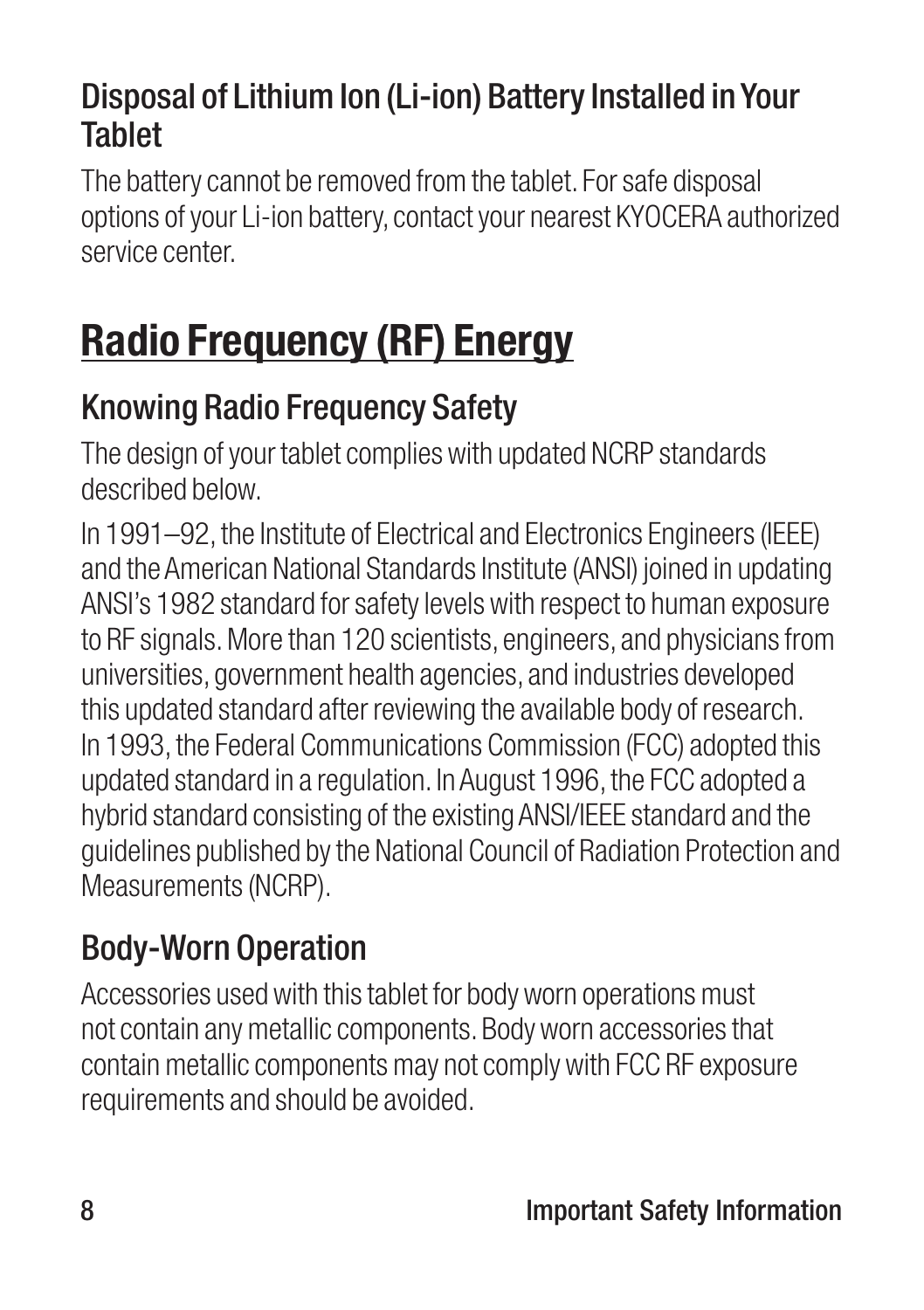For more information about RF exposure, visit the FCC website at http:// www.fcc.gov.

#### Specific Absorption Rates (SAR) for Wireless Devices

The SAR value corresponds to the relative amount of RF energy absorbed into the head, body, or extremities of a user of a wireless device.

The SAR value of a device is the result of an extensive testing, measuring, and calculation process. It does not represent how much RF the device emits. All devices are tested at their highest value in strict laboratory settings. But when in operation, the SAR of a device can be substantially less than the level reported to the FCC. This is because of a variety of factors including its proximity to a base station antenna, device design, and other factors. What is important to remember is that each device meets strict federal guidelines. Variations in SARs do not represent a variation in safety.

All devices must meet the federal standard, which incorporates a substantial margin of safety. As stated above, variations in SAR values between different model devices do not mean variations in safety. SAR values at or below the federal standard of 1.6 W/kg are considered safe for use by the public.

The highest reported SAR values of your device are:

Body: 1.19 W/kg

In the US, the SAR limit for mobile devices used by the public is 1.6 watts/kg (W/kg) averaged over 1 gram of tissue for the body or head.

Devices may have different versions and more than one value. Changes in design or components may occur over time and some changes could affect SAR values. More information on the device's SAR can be found on the following FCC website: http://www.fcc.gov/oet/ea/.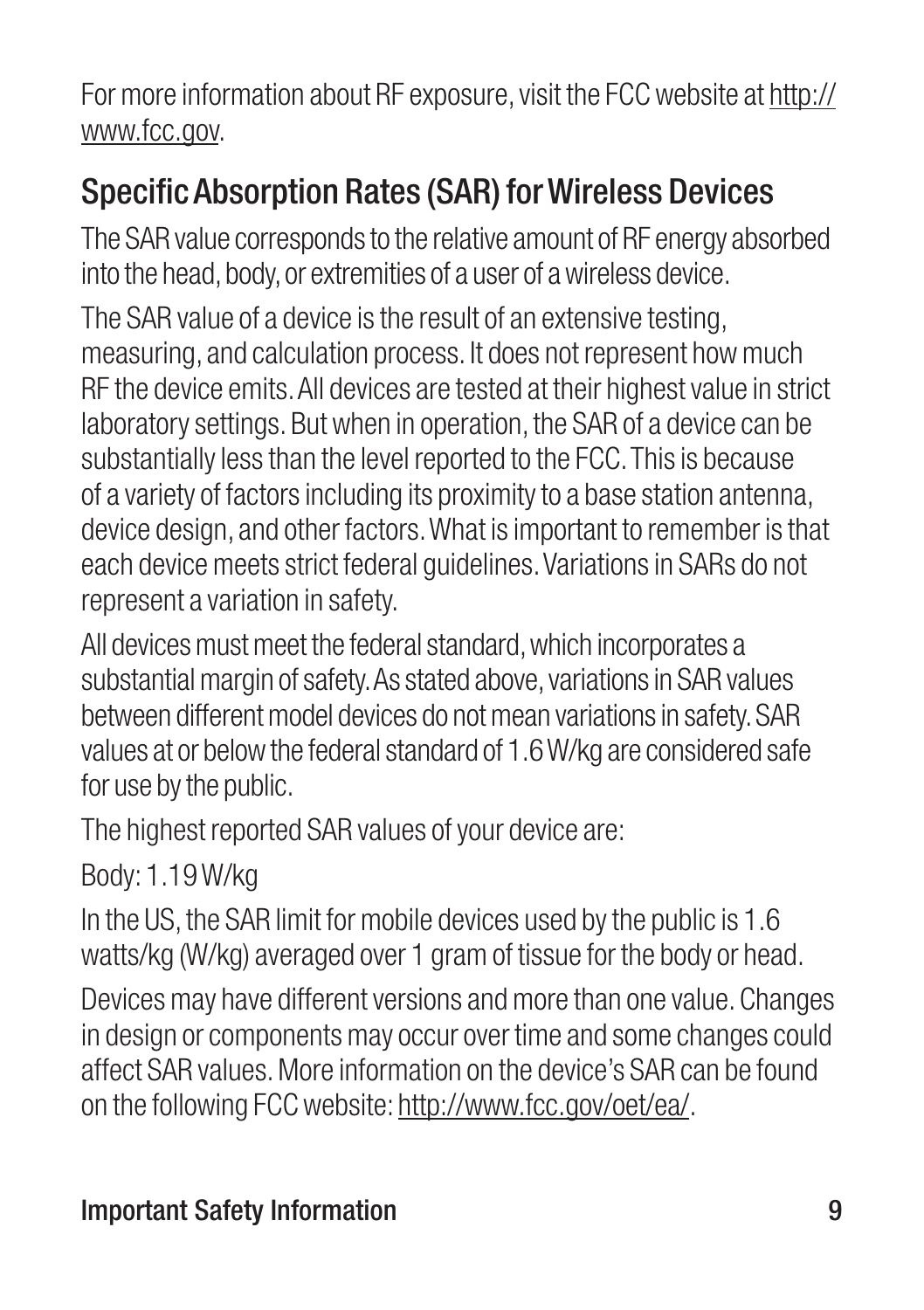#### **FCC Radio Frequency Emission**

This tablet meets the FCC Radio Frequency Emission Guidelines. FCC ID: V65KC-T304C

#### FCC Compliance Statement

This device complies with Part 15 of the FCC Rules. Operation is subject to the following two conditions: (1) this device may not cause harmful interference, and (2) this device must accept any interference received, including interference that may cause undesired operation.

Changes or modifications not expressly approved by the party responsible for compliance could void the user's authority to operate the equipment.

- Note: This equipment has been tested and found to comply with the limits for a Class B digital device, pursuant to Part 15 of the FCC Rules. These limits are designed to provide reasonable protection against harmful interference in a residential installation. This equipment generates, uses, and can radiate radio frequency energy and, if not installed and used in accordance with the instructions, may cause harmful interference to radio communications. However, there is no guarantee that interference will not occur in a particular installation. If this equipment does cause harmful interference to radio or television reception, which can be determined by turning the equipment off and on, the user is encouraged to try to correct the interference by one or more of the following measures:
- Reorient the direction of the internal antennas.
- Increase the separation between the equipment and receiver.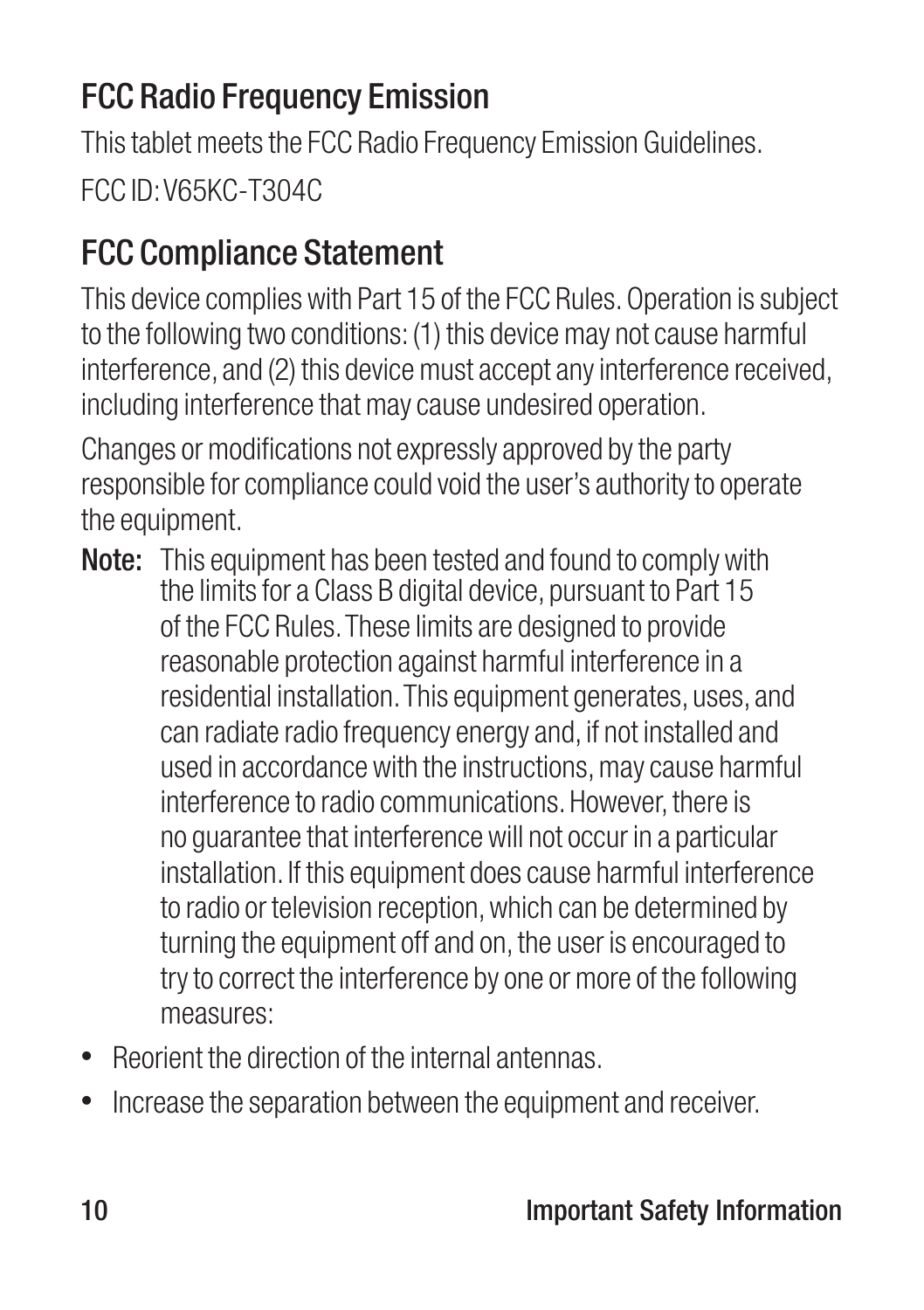- Connect the equipment into an outlet on a circuit different from that to which the receiver is connected.
- Consult the dealer or an experienced radio/TV technician for help.

### Owner's Record

Model: KC-T304C

The model number and FCC ID number are printed on a label on the back of the tablet.

This will be helpful if you need to contact us about your tablet in the future.

#### U.S. Contact Information

Kyocera International, Inc.

8611 Balboa Avenue

San Diego, CA 92123

http://www.kyoceramobile.com/contact/

**Important:** Carefully read our End User License Agreement at our website

http://www.kyoceramobile.com/support/phone/ before using or otherwise accessing the software or services provided with your Kyocera device.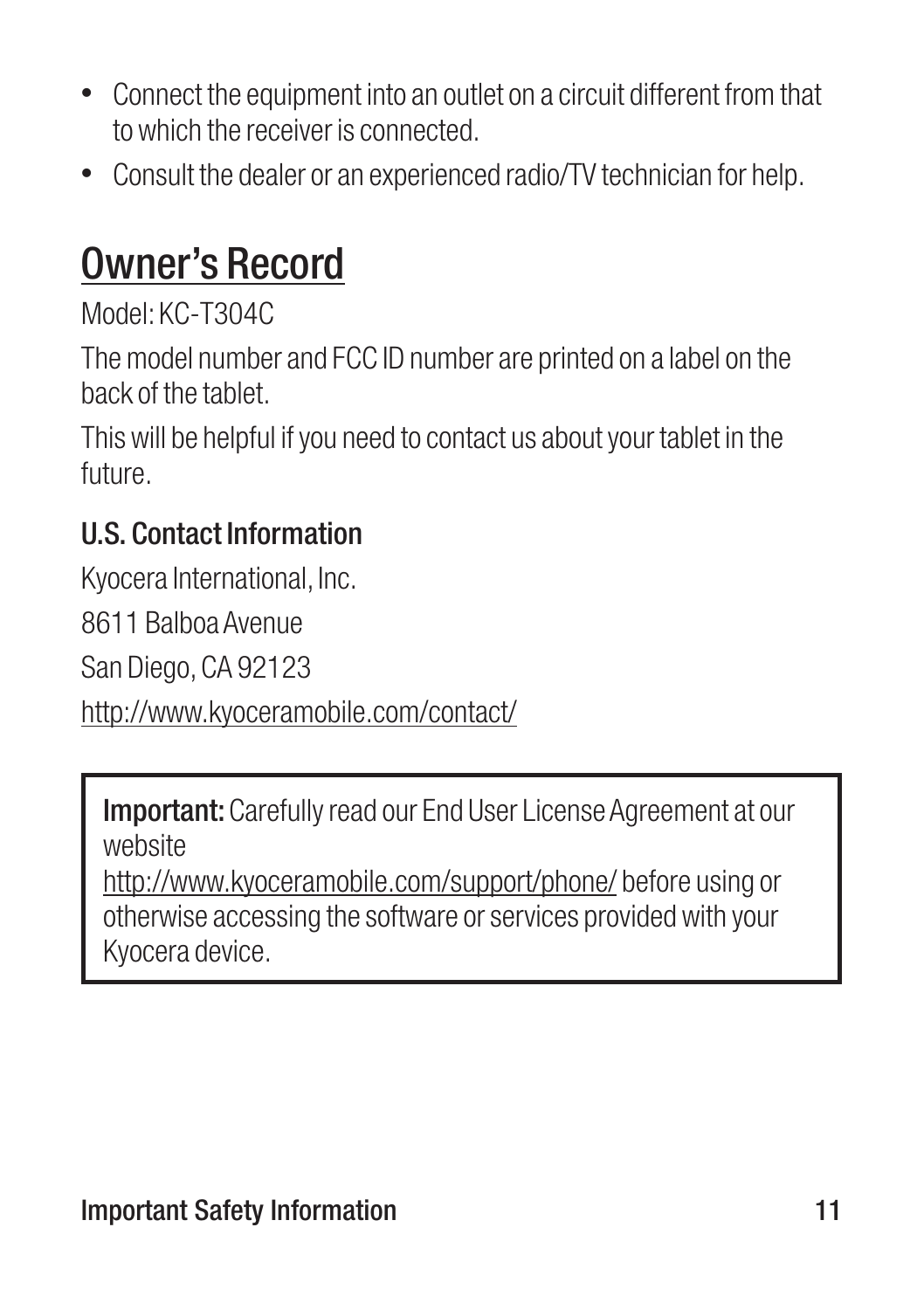## **Manufacturer's Warranty**

Kyocera International, Inc. ("KYOCERA") offers you a limited warranty that the enclosed product or products (the "Product") will be free from defects in material and workmanship for a period that expires one year from the date of sale of the Product to you, provided that you are the original end-user purchaser of the Product and provided that your purchase was made from an authorized supplier. Transfer or resale of a Product will automatically terminate warranty coverage with respect to that Product.

This limited warranty is not transferable to any third party, including but not limited to any subsequent purchaser or owner of the Product. KYOCERA shall, at its sole and absolute discretion, either repair or replace a Product (which unit may use refurbished parts of similar quality and functionality, and which will include the KYOCERA standard default software) if found by KYOCERA to be defective in material or workmanship, or if KYOCERA determines that it is unable to repair or replace such Product, KYOCERA shall refund the purchase price for such Product, provided that the subject Product (i) is returned, with transportation prepaid, to a KYOCERA authorized service center within the one year warranty period, and (ii) is accompanied by a proof of purchase in the form of a bill of sale or receipted invoice which evidences that the subject Product is within the one year warranty period ("Proof of Purchase"). After the one year warranty period, you must pay all shipping, parts, and labor charges. This limited warranty does not cover and is void with respect to the following: (i) Products which have been improperly installed, repaired, maintained, or modified (including the antenna); (ii) Products which have been subjected to misuse (including Products used in conjunction with hardware electrically or mechanically incompatible or Products used with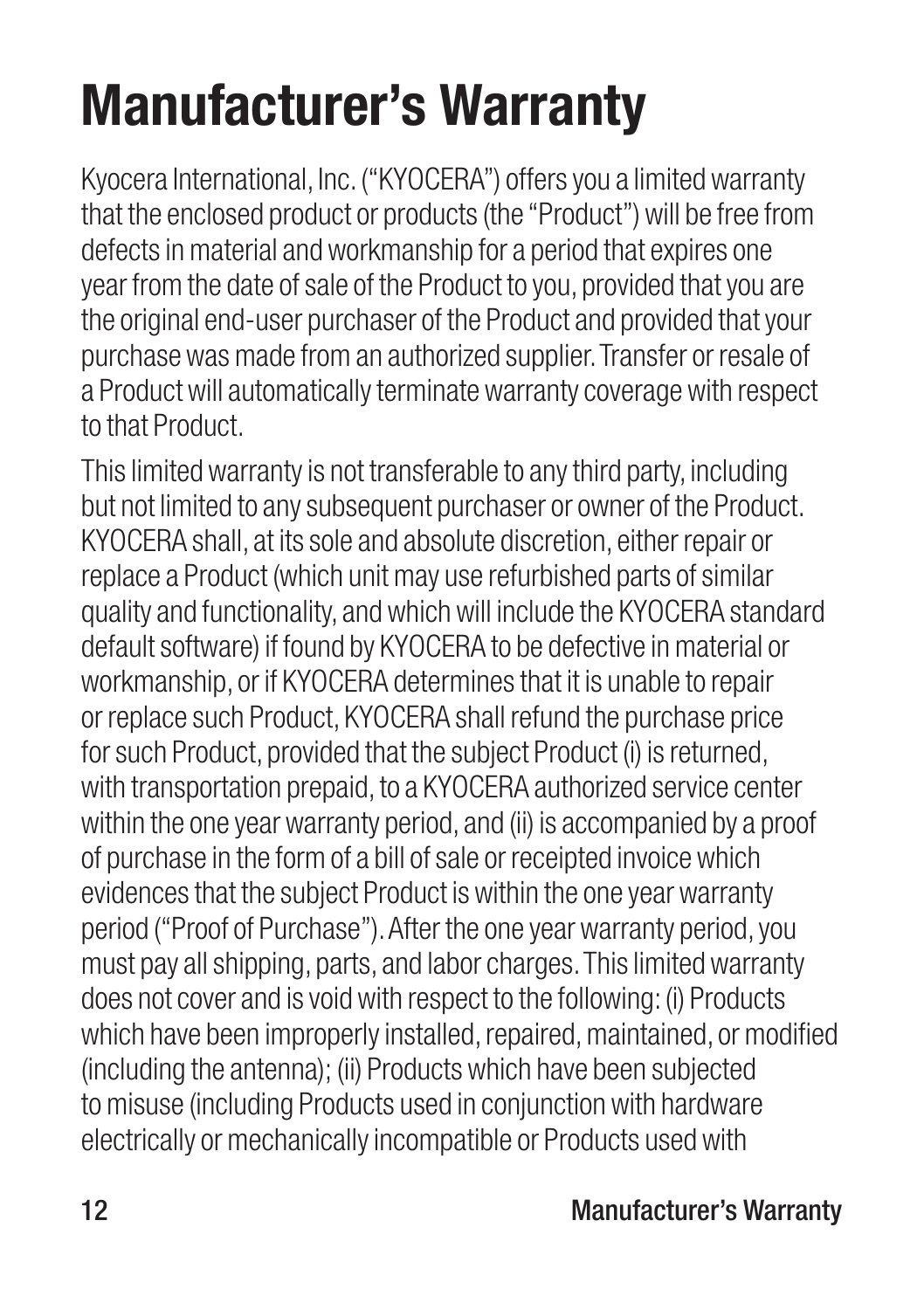software, accessories, goods, or ancillary or peripheral equipment not supplied or expressly authorized by KYOCERA for use), abuse, accident, physical damage, abnormal use or operation, improper handling or storage, neglect, exposure to fire, water (except for Product certified for protection against water; see the Kyocera product website for details on your Product), or excessive moisture or dampness, or extreme changes in climate or temperature; (iii) Products operated outside published maximum ratings; (iv) cosmetic damage; (v) Products on which warranty stickers or Product serial numbers have been removed, altered, or rendered illegible; (vi) customer instruction; (vii) cost of installation, setup, removal or reinstallation; (viii) signal reception problems (unless caused by defect in material or workmanship); (ix) damage the result of fire, flood, acts of God, or other acts which are not the fault of KYOCERA and which the Product is not specified to tolerate, including damage caused by mishandling and blown fuses; (x) consumables (such as memory cards, fuses, etc.); (xi) third party software or applications, data and equipment not originally supplied with the Product; (xii) any Product in which the software has not been updated to the current version; (xiii) any Product in which the operating system has been unlocked (allowing installation of a third party operating system); or (xiv) any Products which have been opened, repaired, modified, or altered by anyone other than KYOCERA or a KYOCERA authorized service center, (xv) Product customization and configuration by KYOCERA as a part of service. Before returning any Product for service, be sure to back up data and remove any confidential, proprietary, or personal information from the Product. KYOCERA is not responsible for damage to or loss of any software, applications, data, setting, customization, configuration or removable storage media.

USE ONLY APPROVED ACCESSORIES WITH KYOCERA TABLETS. USE OF ANY UNAUTHORIZED ACCESSORIES MAY BE DANGEROUS AND WILL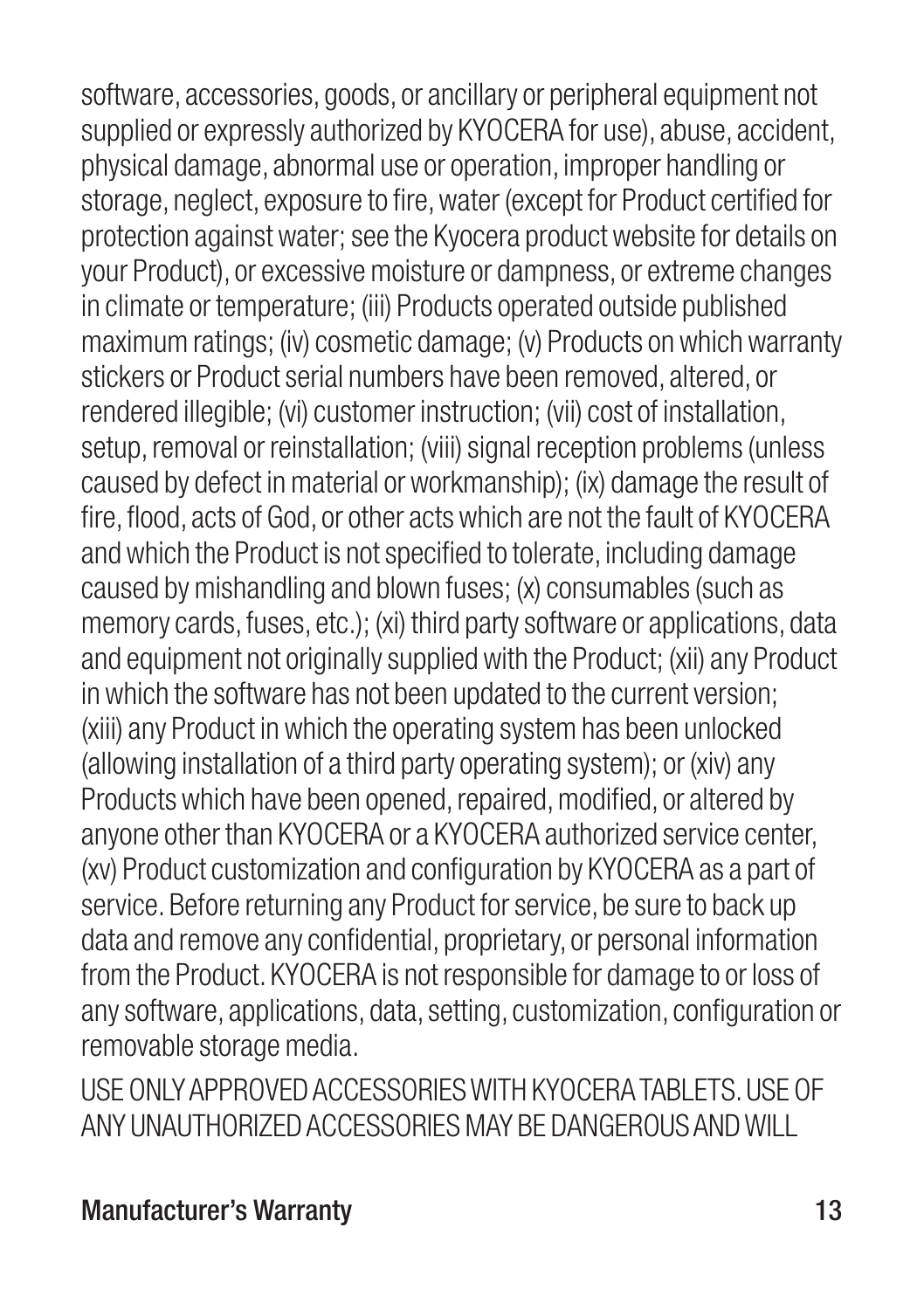INVALIDATE THE TABLET WARRANTY IF SAID ACCESSORIES CAUSE DAMAGE OR A DEFECT TO THE TABLET.

KYOCERA, ITS PARENT COMPANY AND ITS AFFILIATES SPECIFICALLY DISCLAIM LIABILITY FOR ANY AND ALL DIRECT, INDIRECT, SPECIAL, GENERAL, PUNITIVE, EXEMPLARY, AGGRAVATED, INCIDENTAL, OR CONSEQUENTIAL DAMAGES, EVEN IF ADVISED OF THE POSSIBILITY THEREOF, WHETHER FORESEEABLE OR UNFORESEEABLE OF ANY KIND WHATSOEVER, INCLUDING BUT NOT LIMITED TO LOSS OF PROFITS, UNANTICIPATED BENEFITS OR REVENUE, ANTICIPATED PROFITS ARISING OUT OF USE OF OR INABILITY TO USE ANY PRODUCT (FOR EXAMPLE, WASTED AIRTIME CHARGES DUE TO THE MALFUNCTION OF A PRODUCT), OR CONTRIBUTION OR INDEMNITY IN RESPECT OF ANY CLAIM RELATED TO A PRODUCT.

REPAIR OR REPLACEMENT OF A DEFECTIVE PRODUCT OR REFUND OF THE PURCHASE PRICE RELATING TO A DEFECTIVE PRODUCT, AS PROVIDED UNDER THIS WARRANTY ARE YOUR SOLE AND EXCLUSIVE REMEDIES FOR BREACH OF THE LIMITED WARRANTY, AND SUBJECT TO THIS WARRANTY, THE PRODUCTS ARE APPROVED AND ACCEPTED BY YOU "AS IS"

KYOCERA MAKES NO OTHER WARRANTIES, REPRESENTATIONS OR CONDITIONS OF ANY KIND, ORAL OR VERBAL, EXPRESS OR IMPLIED, STATUTORY OR OTHERWISE, WITH RESPECT TO THE PRODUCTS. INCLUDING BUT NOT LIMITED TO ANY IMPLIED WARRANTY OR CONDITION OF MERCHANTABILITY OR FITNESS FOR A PARTICULAR PURPOSE OR AGAINST INFRINGEMENT OR ANY IMPLIED WARRANTY OR CONDITION ARISING OUT OF TRADE USAGE OR OUT OF A COURSE OF DEALING OR COURSE OF PERFORMANCE, NO DEALER, DISTRIBUTOR, AGENT, OR EMPLOYEE IS AUTHORIZED TO MAKE ANY MODIFICATION OR ADDITION TO THIS WARRANTY.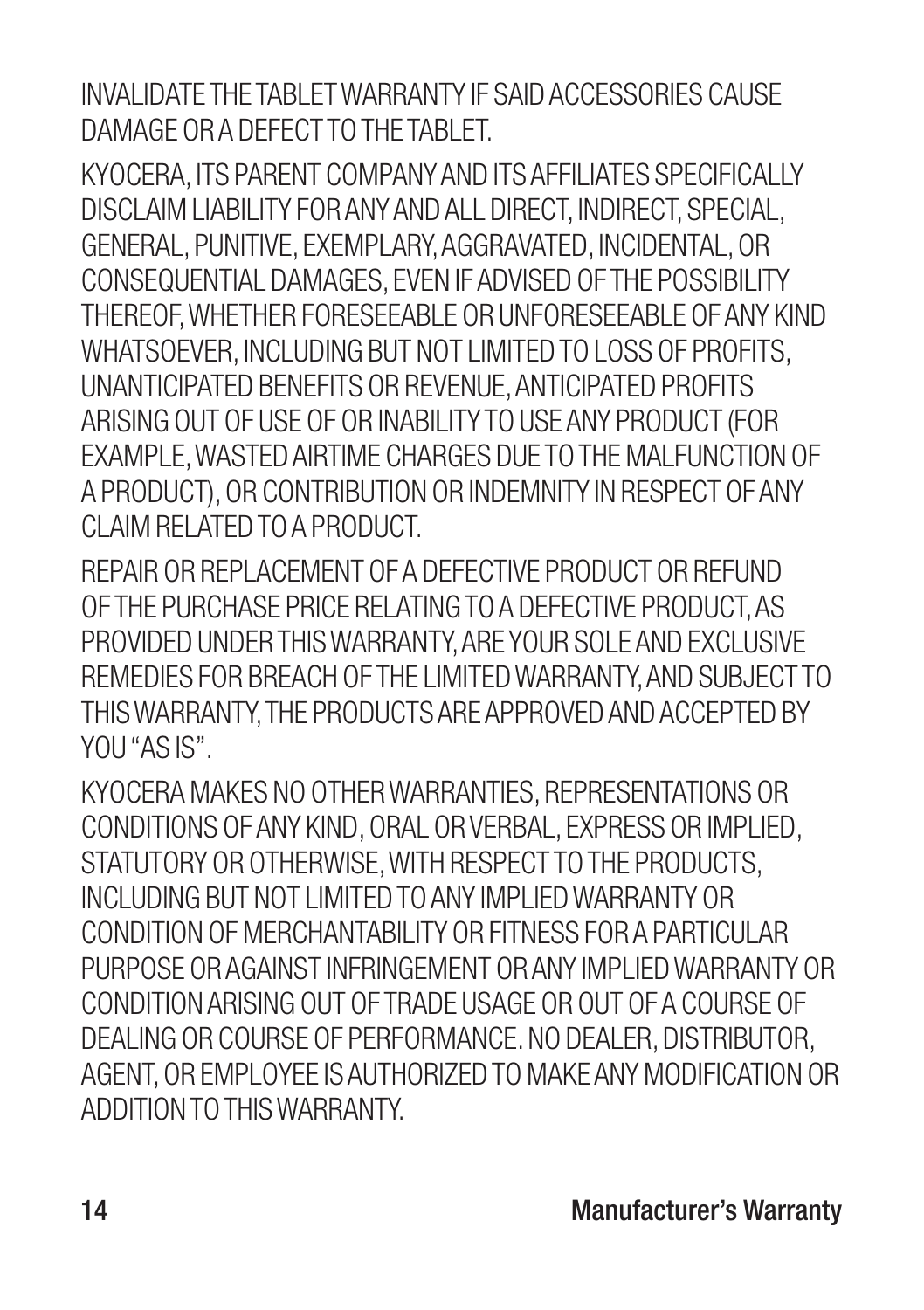Some jurisdictions do not allow the exclusion or limitation of incidental or consequential damages, or allow limitations on how long an implied warranty lasts, so the above limitations or exclusions may not apply to you. This limited warranty gives you specific legal rights, and you may also have other rights which vary from jurisdiction to jurisdiction. For warranty service information, please call the following telephone number from anywhere in the continental United States: 1-800-349-4478.